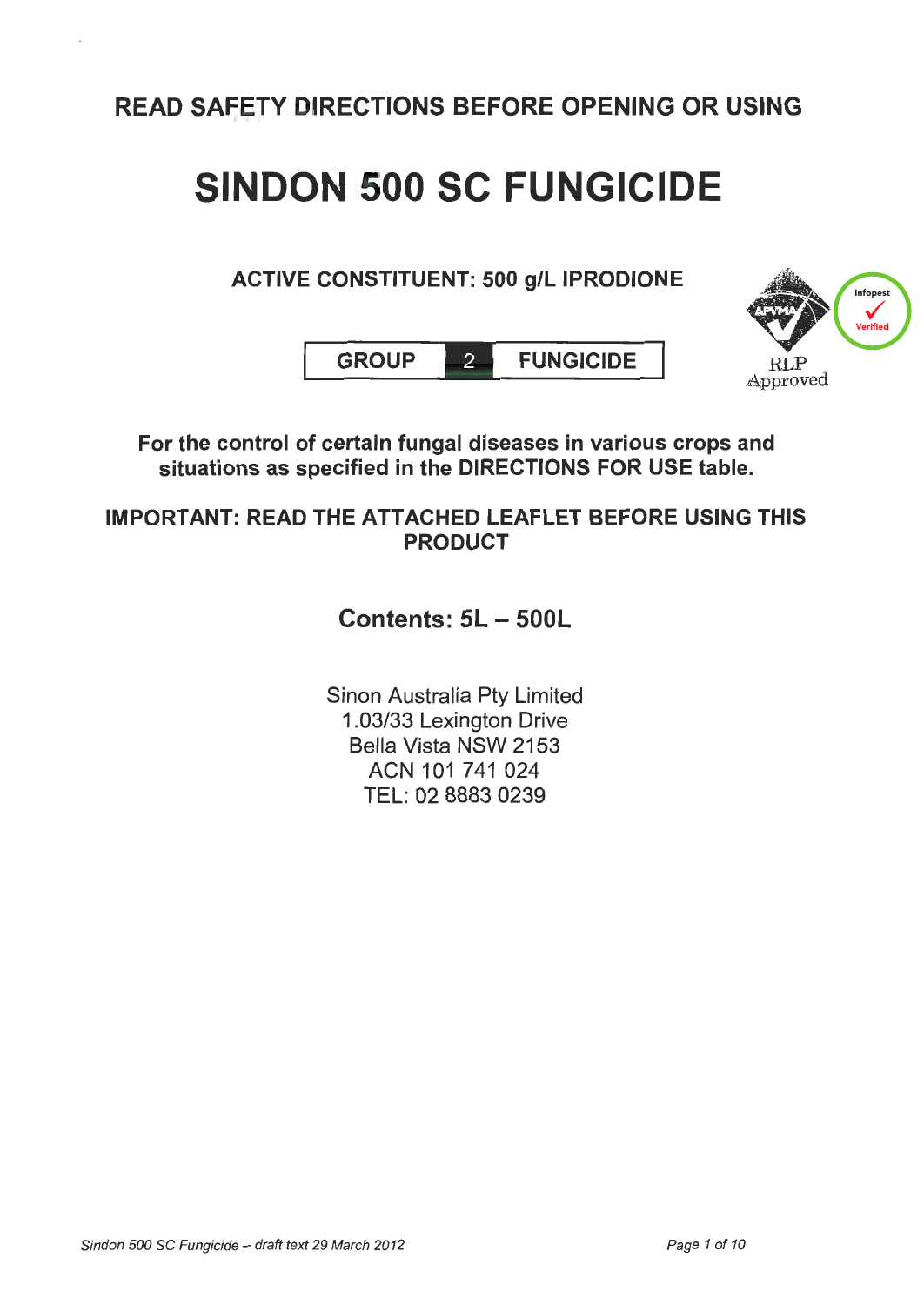#### **STORAGE AND DISPOSAL**

Keep out of reach of children. Store in the closed, original container in a secure, cool, well-ventilated area. Do not store for prolonged periods in direct sunlight. Protect from frost.

This container can be recycled if it is clean, dry, free of visible residues and has the drumMUSTER logo visible. Triple or preferably pressure rinse containers before disposal. Dispose of rinsate by adding it to the spray tank. DO NOT dispose of undiluted chemicals on site. Wash outside of the container and the cap. Store cleaned container in a sheltered place with cap removed. It will then be acceptable for recycling at any drumMUSTER collection point or similar container management program site. The cap should not be replaced but may be taken separately.

If not recycling, break, crush, or puncture and bury empty containers in a local authority landfill. If no landfill is available, bury the empty containers below 500 mm in a disposal pit specifically marked and set up for this purpose clear of waterways, desirable vegetation and tree roots. Empty containers and product should not be burnt.

For Refillable containers (110L): Empty contents fully into application equipment. Close all valves and return to point of supply for refill or storage.

#### **SAFETY DIRECTIONS**

May irritate eyes. Avoid contact with eyes and skin. When opening the container and using the product wear cotton overalls buttoned to the neck and wrist (or equivalent clothing), elbow-length PVC gloves and face shield. If product comes in contact with skin, immediately wash area with soap and water. After use and before eating drinking or smoking, wash hands, arms and face thoroughly with soap and water. After each day's use, wash gloves, face shield and contaminated clothing.

#### **FIRST AID**

If poisoning occurs, contact a doctor or Poisons Information Centre (Phone Australia 13 11 26).

#### **MATERIAL SAFETY DATA SHEET**

Additional information is listed in the Material Safety Data Sheet available from the supplier.

#### **NOTICE TO BUYER**

Seller warrants that the product conforms to its chemical description and is reasonably fit for the purpose stated on the label when used in accordance with directions under normal conditions of use. No warranty of merchantability for a particular purpose, express or implied, extends to the use of the product contrary to label instructions, or under abnormal conditions.

#### **APVMA Approval No: 66783/54401**

#### **BATCH No.**

**DOM:** 

| In a Transport Emergency | SPECIALIST ADVICE        |
|--------------------------|--------------------------|
| Dial                     | IN EMERGENCY ONLY        |
| 000                      | 1800 033 111             |
| Police or Fire Brigade   | ALL HOURS AUSTRALIA WIDE |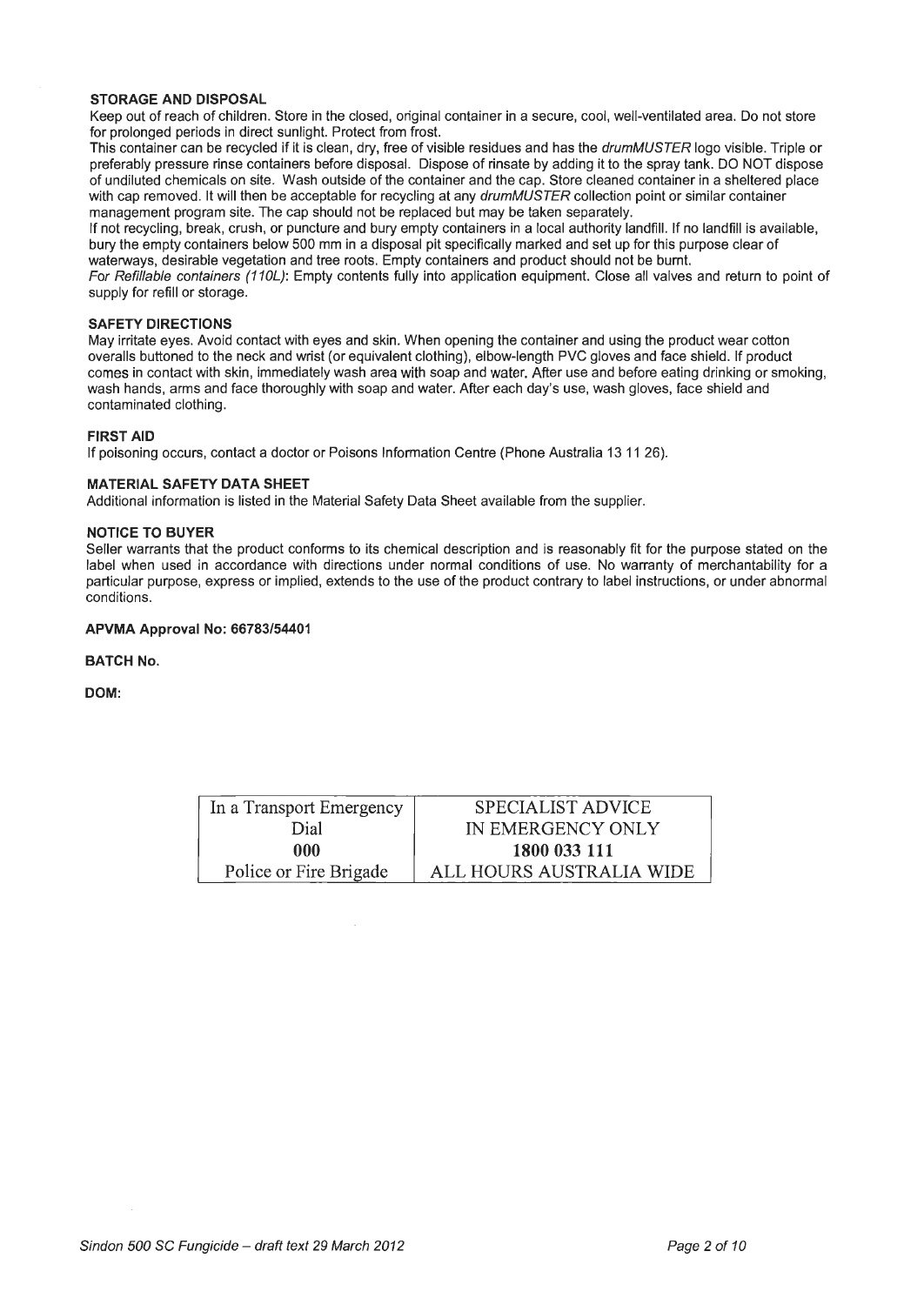READ SAFETY DIRECTIONS BEFORE OPENING OR USING

# **SINDON 500 SC FUNGICIDE**

## ACTIVE CONSTITUENT: 500 g/L IPRODIONE



For the control of certain fungal diseases in various crops and situations as specified in the DIRECTIONS FOR USE table.

## IMPORTANT: READ THIS LEAFLET BEFORE USING THIS PRODUCT

## APVMA Approval no: 66783/54401

Sinon Australia Pty Limited 1.03/33 Lexington Drive Bella Vista NSW 2153 ACN 101 741 024 TEL: 02 8883 0239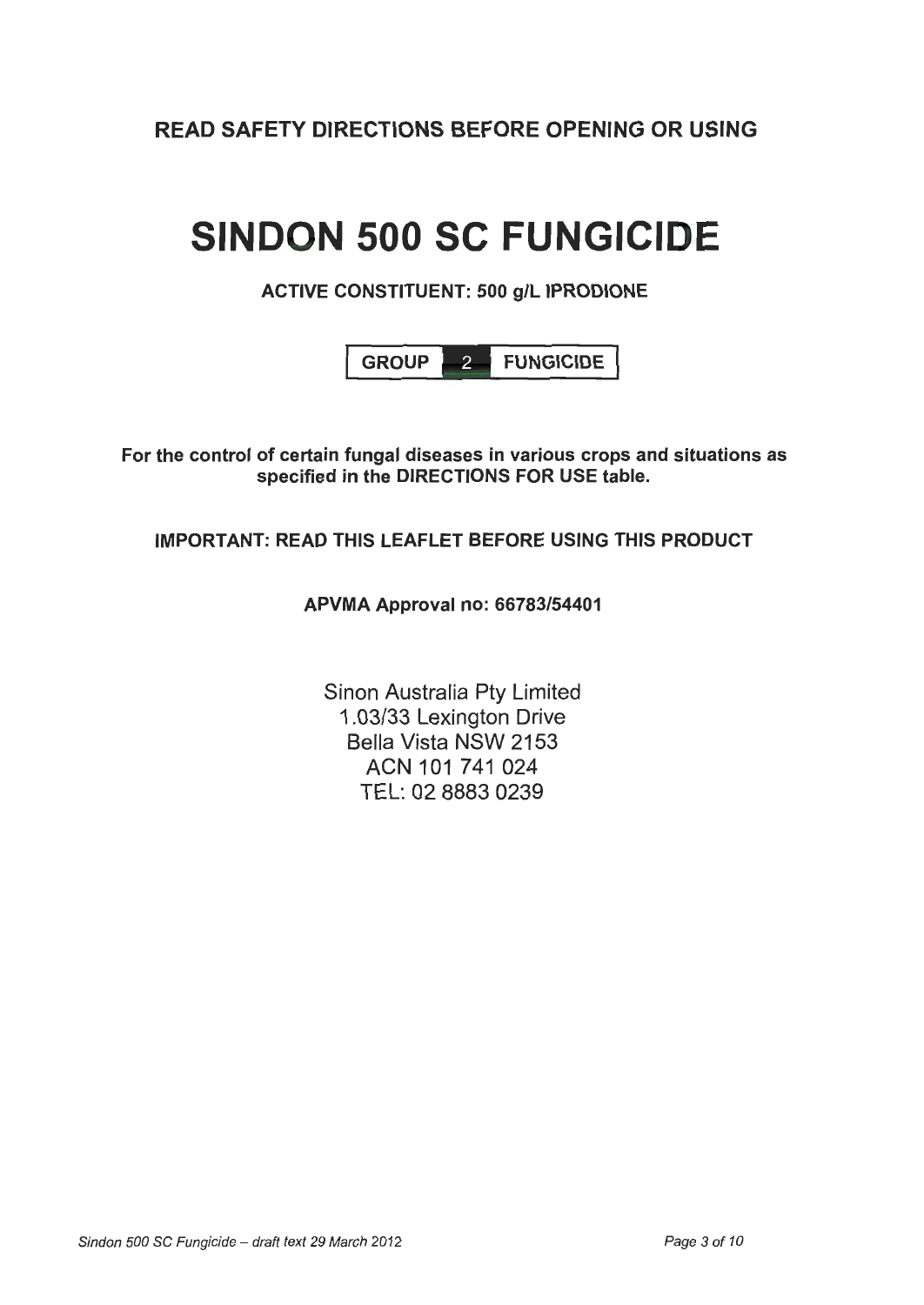#### **DIRECTIONS FOR USE Tree Crops/Vines:**

| <b>RATE</b>                                                                                                                                                            |                                                                                    |                                   |                                    |                     | <b>CRITICAL COMMENTS</b>                                                                                                                                                                                                                                                                                                                                                                                                                                      |
|------------------------------------------------------------------------------------------------------------------------------------------------------------------------|------------------------------------------------------------------------------------|-----------------------------------|------------------------------------|---------------------|---------------------------------------------------------------------------------------------------------------------------------------------------------------------------------------------------------------------------------------------------------------------------------------------------------------------------------------------------------------------------------------------------------------------------------------------------------------|
| In the following table, all rates are given for dilute spraying. For<br>concentrate spraying, refer to the Special Instructions for<br><b>Tree Crops/Vines section</b> |                                                                                    |                                   |                                    |                     | For all uses in this table. Apply by dilute or concentrate spraying<br>equipment. Apply the same total amount of product to the target<br>crop whether applying this product by dilute or concentrate                                                                                                                                                                                                                                                         |
| <b>CROP</b>                                                                                                                                                            | <b>DISEASE</b>                                                                     | <b>STATE</b>                      | <b>RATE</b>                        | <b>WHP</b>          | spraying methods. Refer to the Special Instructions for Tree<br><b>Crops/Vines section</b>                                                                                                                                                                                                                                                                                                                                                                    |
| Almonds                                                                                                                                                                | <b>Blossom</b><br>blight, brown<br>rot (Monilinia<br>spp.,<br>Sclerotinia<br>spp.) | All<br><b>States</b>              | $50$ mL/<br>100L<br>water          | Nil                 | Apply first at full bloom and, if conditions are favourable for disease<br>development, up to two subsequent applications can be made; at<br>petal fall and up to four weeks after petal fall.                                                                                                                                                                                                                                                                |
| Boysenberries                                                                                                                                                          | Grey mould<br>(Botrytis                                                            |                                   | $100 \text{ mL}$<br>100 L<br>water | $\mathbf{1}$<br>day | Spray at 10% blossom and full bloom. For fruit protection, apply at 2<br>to 3 weeks pre-harvest.                                                                                                                                                                                                                                                                                                                                                              |
| Grapes                                                                                                                                                                 | cinerea)                                                                           |                                   |                                    | 7<br>days           | Good crop hygiene will aid in the control of disease.<br>This use is subject to an CropLife fungicide resistance<br>management strategy:<br>The number of consecutive applications and the total number of<br>applications of Group 2 fungicides permitted is limited. Refer to<br>CropLife Australia Resistance Management Guidelines. See under<br>"General Instructions - Resistance Management "for details of where<br>these guidelines can be obtained. |
| Kiwifruit                                                                                                                                                              | Botrytis blight<br>(Botrytis spp.)                                                 | NSW,<br>Vic,<br><b>WA</b><br>only |                                    |                     | Apply the spray to vines every 10 to 14 days ensuring that all fruit is<br>thoroughly wet. Apply 3 applications at 10 to 14 day intervals from<br>10% bloom to petal fall for protection of flowers and young fruit. Apply<br>a further 2 applications of Sindon 500 SC to control late season<br>Botrytis.                                                                                                                                                   |
| Macadamias                                                                                                                                                             | Botrytis blight<br>(Botrytis spp.)                                                 | All<br><b>States</b>              | 50 mL<br>/100L<br>water            | Nil                 | Apply as a thorough cover spray to flower racemes when they open.<br>A follow up spray may be needed one week later if wet conditions<br>persist during flowering. Remove nuts under trees prior to spraying.                                                                                                                                                                                                                                                 |
| Mandarins<br>(non-bearing)                                                                                                                                             | Alternaria leaf<br>spot (brown<br>spot)<br>(Alternaria<br>alternata)               | Qld,<br>WA.<br><b>NT</b><br>only  | 100 mL<br>/100L<br>water           |                     | Apply to non-bearing trees of Murcott variety monthly from first flush<br>in spring until flushing ceases in the autumn. Reduce intervals to<br>fortnightly during periods of wet weather.                                                                                                                                                                                                                                                                    |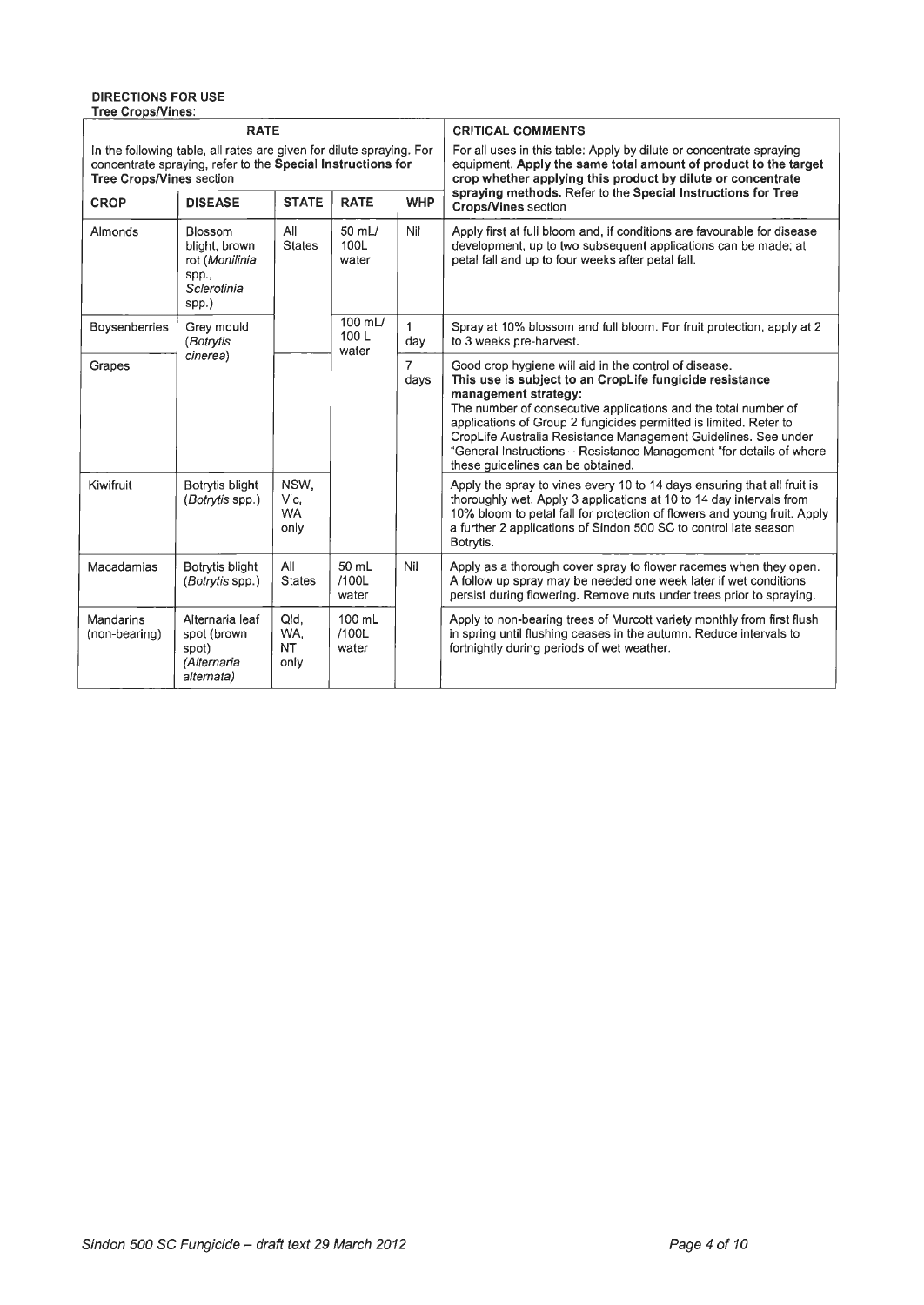|                                                                                                                                                                        | <b>RATE</b>                                                                                                                                               |                                                          |                               |                        | <b>CRITICAL COMMENTS</b>                                                                                                                                                                                                                                                                                                                                                                                                                                                                                                                                                                                                                                                                                                                     |
|------------------------------------------------------------------------------------------------------------------------------------------------------------------------|-----------------------------------------------------------------------------------------------------------------------------------------------------------|----------------------------------------------------------|-------------------------------|------------------------|----------------------------------------------------------------------------------------------------------------------------------------------------------------------------------------------------------------------------------------------------------------------------------------------------------------------------------------------------------------------------------------------------------------------------------------------------------------------------------------------------------------------------------------------------------------------------------------------------------------------------------------------------------------------------------------------------------------------------------------------|
| In the following table, all rates are given for dilute spraying. For<br>concentrate spraying, refer to the Special Instructions for<br><b>Tree Crops/Vines section</b> |                                                                                                                                                           |                                                          |                               |                        | For all uses in this table: Apply by dilute or concentrate spraying<br>equipment. Apply the same total amount of product to the target<br>crop whether applying this product by dilute or concentrate                                                                                                                                                                                                                                                                                                                                                                                                                                                                                                                                        |
| <b>CROP</b>                                                                                                                                                            | <b>DISEASE</b>                                                                                                                                            | <b>STATE</b>                                             | <b>RATE</b>                   | <b>WHP</b>             | spraying methods. Refer to the Special Instructions for Tree<br><b>Crops/Vines</b> section                                                                                                                                                                                                                                                                                                                                                                                                                                                                                                                                                                                                                                                   |
| Passionfruit                                                                                                                                                           | Alternata spot<br>(brown spot)<br>(Alternaria<br>spp., Alternaria<br>passiflorae)                                                                         | Qld,<br>NSW.<br>WA.<br><b>NT</b><br>only                 | 100 mL<br>/100L<br>water      | $\overline{7}$<br>days | This use is subject to an CropLife fungicide resistance<br>management strategy:<br>1. Maintain a protective cover with protectant fungicide such as<br>mancozeb.<br>2. Limit the use of Sindon 500 SC to strategic periods, i.e. before,<br>during and after extended wet periods.<br>3. Always tank mix Sindon 500 SC with a protectant such as<br>mancozeb.<br>4. DO NOT apply more than four Sindon 500 SC (or other Group 2<br>fungicide) sprays in a season.                                                                                                                                                                                                                                                                            |
| Raspberries                                                                                                                                                            | Grey mould<br>(Botrytis<br>cinerea)                                                                                                                       | All<br><b>States</b>                                     |                               | 1<br>dav               | Spray at 10% blossom and full bloom. For fruit protection, apply at 2<br>to 3 weeks pre-harvest.                                                                                                                                                                                                                                                                                                                                                                                                                                                                                                                                                                                                                                             |
| <b>Stone Fruit:</b><br>Apricots,<br>cherries.<br>nectarines,<br>peaches,<br>plums                                                                                      | Orchard<br>Spraying<br><b>Blossom blight</b><br>(Monilinia<br>fructicola.<br>Monilinia laxa)<br>Brown rot<br>(Monilinia<br>fructicola.<br>Monilinia laxa) | Qld.<br>NSW.<br>Vic.<br>Tas,<br>SA,<br><b>WA</b><br>only | 50 to 75<br>mL/100<br>L water | Nil                    | Critical timings for control of blossom blight, are 10% blossom, full<br>bloom and petal/shuck fall and for control of subsequent brown rot in<br>fruit, spray at 3 weeks and 1 week pre-harvest. Use the higher rate<br>under severe conditions of challenge, or for single applications of<br>Sindon 500 SC in the spray program.<br>This use is subject to an CropLife fungicide resistance<br>management strategy:<br>The number of consecutive applications and the total number of<br>applications of Group 2 fungicides permitted is limited. Refer to<br>CropLife Australia Resistance Management Guidelines. See under<br>"General Instructions - Resistance Management " for details of where<br>these quidelines can be obtained. |
| Youngberries                                                                                                                                                           | Grey mould<br>(Botrytis<br>cinerea)                                                                                                                       | All<br><b>States</b>                                     | 100 mL/<br>100L<br>water      | 1<br>day               | Spray at 10% blossom and full bloom. For fruit protection, apply at 2<br>to 3 weeks pre-harvest.                                                                                                                                                                                                                                                                                                                                                                                                                                                                                                                                                                                                                                             |

#### **Berries:**

**(See Tree CropsNines** for boysenberries, raspberries and youngberries).

| CROP                | <b>DISEASE</b>                      | <b>STATE</b>  | <b>RATE</b>                                                                                                                                            | <b>WHP</b> | <b>CRITICAL COMMENTS</b>                                                                                                                                                                                                                                                                                                                   |
|---------------------|-------------------------------------|---------------|--------------------------------------------------------------------------------------------------------------------------------------------------------|------------|--------------------------------------------------------------------------------------------------------------------------------------------------------------------------------------------------------------------------------------------------------------------------------------------------------------------------------------------|
| <b>Strawberries</b> | Grey mould<br>(Botrytis<br>cinerea) | All<br>States | 1.0 L/ha where<br>spray volume is<br>less than 1000<br>L/ha<br><b>OR</b><br>100 mL/100 L<br>water where spray<br>volume equals or<br>exceeds 1000 L/ha | 1 day      | This use is subject to an CropLife fungicide<br>resistance management strategy:<br>1. Apply a program of protectant fungicides during<br>flowering. If conditions favour disease development during<br>this period use Sindon 500 SC.<br>2. DO NOT apply more than two successive sprays of<br>Sindon 500 SC (or other Group 2 Fungicide). |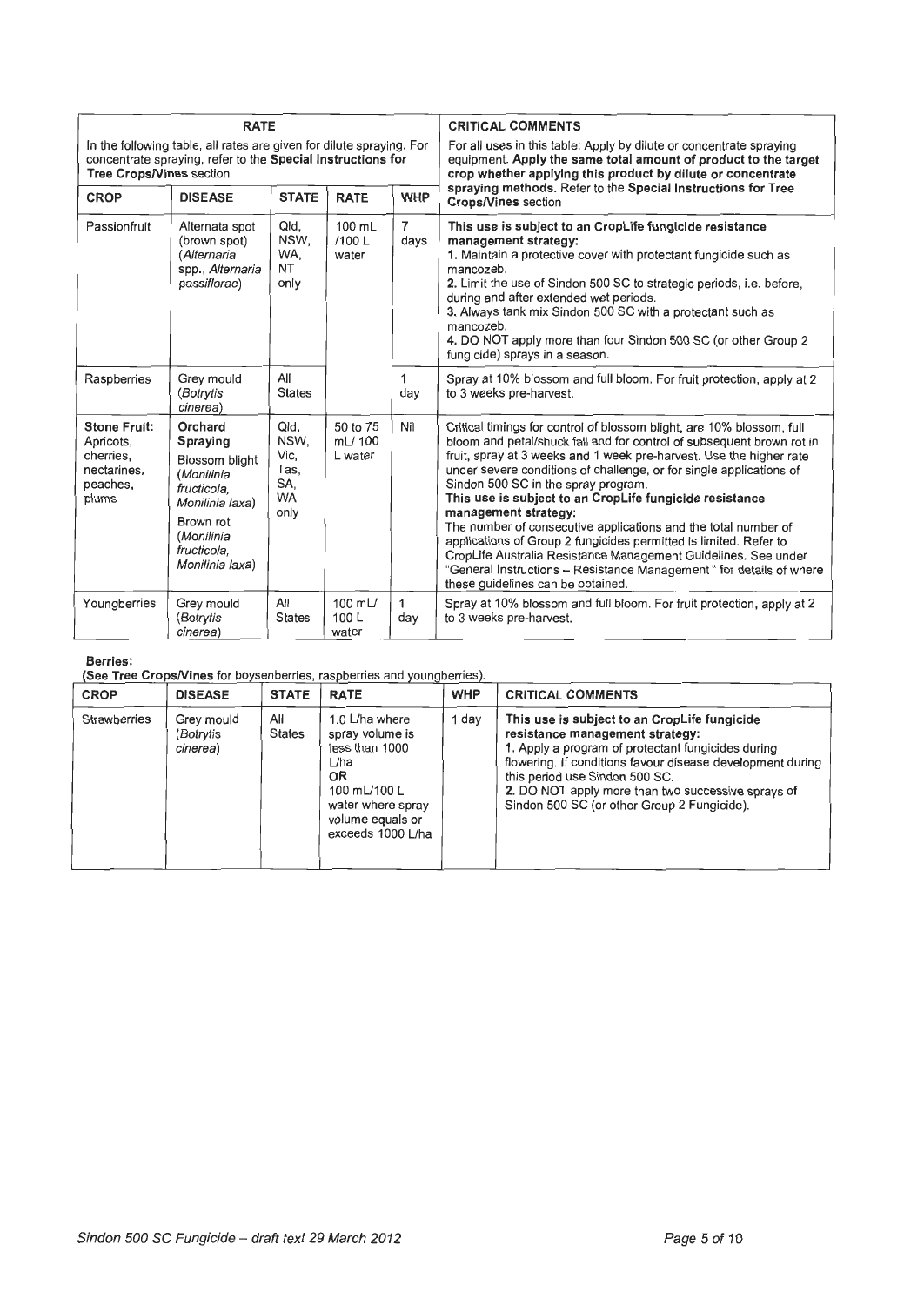### **Fruit- Post-Harvest Dipping:**

| <b>CROP</b>                                                                       | <b>DISEASE</b>                                                                                                              | <b>STATE</b>                                   | <b>RATE</b>             | <b>WHP</b> | <b>CRITICAL COMMENTS</b>                                                                                                                                                                                                                                                                                                                                                                                                                                                                                                                                                                                                                                                                                                                                                                                                                           |
|-----------------------------------------------------------------------------------|-----------------------------------------------------------------------------------------------------------------------------|------------------------------------------------|-------------------------|------------|----------------------------------------------------------------------------------------------------------------------------------------------------------------------------------------------------------------------------------------------------------------------------------------------------------------------------------------------------------------------------------------------------------------------------------------------------------------------------------------------------------------------------------------------------------------------------------------------------------------------------------------------------------------------------------------------------------------------------------------------------------------------------------------------------------------------------------------------------|
| Pome fruit:<br>Apples,<br>Pears                                                   | <b>Post Harvest</b><br>Dipping<br>Storage Rots<br>(Penicillium<br>spp.) (Botrytis<br>spp.)<br>(Gleoosporium<br>spp.)        | All<br><b>States</b>                           | 100mL<br>/100L<br>water | Nil        | To minimise the development of post harvest rots handle fruit<br>carefully to avoid fruit injury and dip promptly after harvest. Remove<br>any infected fruit from the packing house immediately and destroy.<br>When dipping, allow sufficient time to thoroughly wet the fruit. Top up<br>the dip with 10mL Sindon 500 in 100L of water.<br>When using Sindon 500 as a post-harvest dip, DO NOT use a Group<br>2 fungicide as a final pre-harvest spray. Rotation between different<br>modes of action in post-harvest dips is advised.<br>This use is subject to an CropLife fungicide resistance<br>management strategy:<br>See under "General Instructions - Resistance Management "for<br>details of where these quidelines can be obtained.                                                                                                 |
| <b>Stone Fruit:</b><br>Apricots,<br>cherries,<br>nectarines,<br>peaches,<br>plums | Post harvest<br>dipping<br>Brown rot<br>(Monilinia<br>fructicola,<br>Monilinia laxa).<br>*Transit rot<br>(Rhizopus<br>spp.) | NSW,<br>Qld,<br>Vic,<br>Tas,<br>SA. WA<br>only |                         |            | To minimise the development of post harvest rots handle fruit<br>carefully to avoid fruit injury and dip promptly after harvest. Remove<br>any infected fruit from the packing house immediately and destroy.<br>When dipping allow sufficient time to thoroughly wet the fruit. Top up<br>dip with 200mL Sindon 500 SC in 100L water. A non-ionic wetting<br>agent should be used.<br>*Transit rot is suppressed at this rate.<br>When using Sindon 500 as a post-harvest dip, DO NOT use a Group<br>2 fungicide as the final pre-harvest field spray.<br>Rotation between different modes of action in post-harvest dips is<br>advised.<br>This use is subject to an CropLife fungicide resistance<br>management strategy:<br>See under "General Instructions - Resistance Management "for<br>details of where these quidelines can be obtained. |

| Vegetables: |                                                                                                                      |                           |                                                                                                                                                   |                        |                                                                                                                                                                                                                                                                                                                                                                                                                                                                                                                                                                                                                                                                                                                             |
|-------------|----------------------------------------------------------------------------------------------------------------------|---------------------------|---------------------------------------------------------------------------------------------------------------------------------------------------|------------------------|-----------------------------------------------------------------------------------------------------------------------------------------------------------------------------------------------------------------------------------------------------------------------------------------------------------------------------------------------------------------------------------------------------------------------------------------------------------------------------------------------------------------------------------------------------------------------------------------------------------------------------------------------------------------------------------------------------------------------------|
| <b>CROP</b> | <b>DISEASE</b>                                                                                                       | <b>STATE</b>              | <b>RATE</b>                                                                                                                                       | <b>WHP</b>             | <b>CRITICAL COMMENTS</b>                                                                                                                                                                                                                                                                                                                                                                                                                                                                                                                                                                                                                                                                                                    |
| Celery      | Sclerotinia rot<br>(pink rot)<br>(Sclerotinia,<br>sclerotiorum)                                                      | All<br><b>States</b>      | $1.0$ L/ha<br>where<br>spray<br>volume                                                                                                            | day                    | Commence spraying 1 to 2 weeks post-transplanting and then every<br>2 to 3 weeks. Use only five sprays.                                                                                                                                                                                                                                                                                                                                                                                                                                                                                                                                                                                                                     |
| Lettuces    | Sclerotinia rot<br>(drop)<br>(Sclerotinia<br>scierotiorum,<br>Scierotinia<br>minor)<br>Grey mould<br>(Botrytis spp.) | Tas.<br><b>WA</b><br>only | is less<br>than<br>1000<br>L/ha<br><b>OR</b><br>$100$ mL/<br>100L<br>water<br>where<br>spray<br>volume<br>equals<br>or<br>exceeds<br>1000<br>L/ha | $\overline{7}$<br>days | Spray should be directed to the stems at ground level and to the<br>underside of lower leaves.<br>This use is subject to an CropLife fungicide resistance<br>management strategy:<br>1. Apply Sindon 500 SC as a seedling drench soon after emergence.<br>2. Apply a protectant fungicide as a high volume foliar spray before<br>planting out, then Sindon 500 SC immediately after planting.<br>3. Maintain cover with protectant fungicide sprays at 7-10 day<br>intervals.<br>4. If weather conditions favour Botrytis infection, tank mix the<br>protectant with Sindon 500 SC.<br>5. Do not apply Sindon 500 SC (or other Group 2 Fungicides) more<br>than four times per season, irrespective of the target disease. |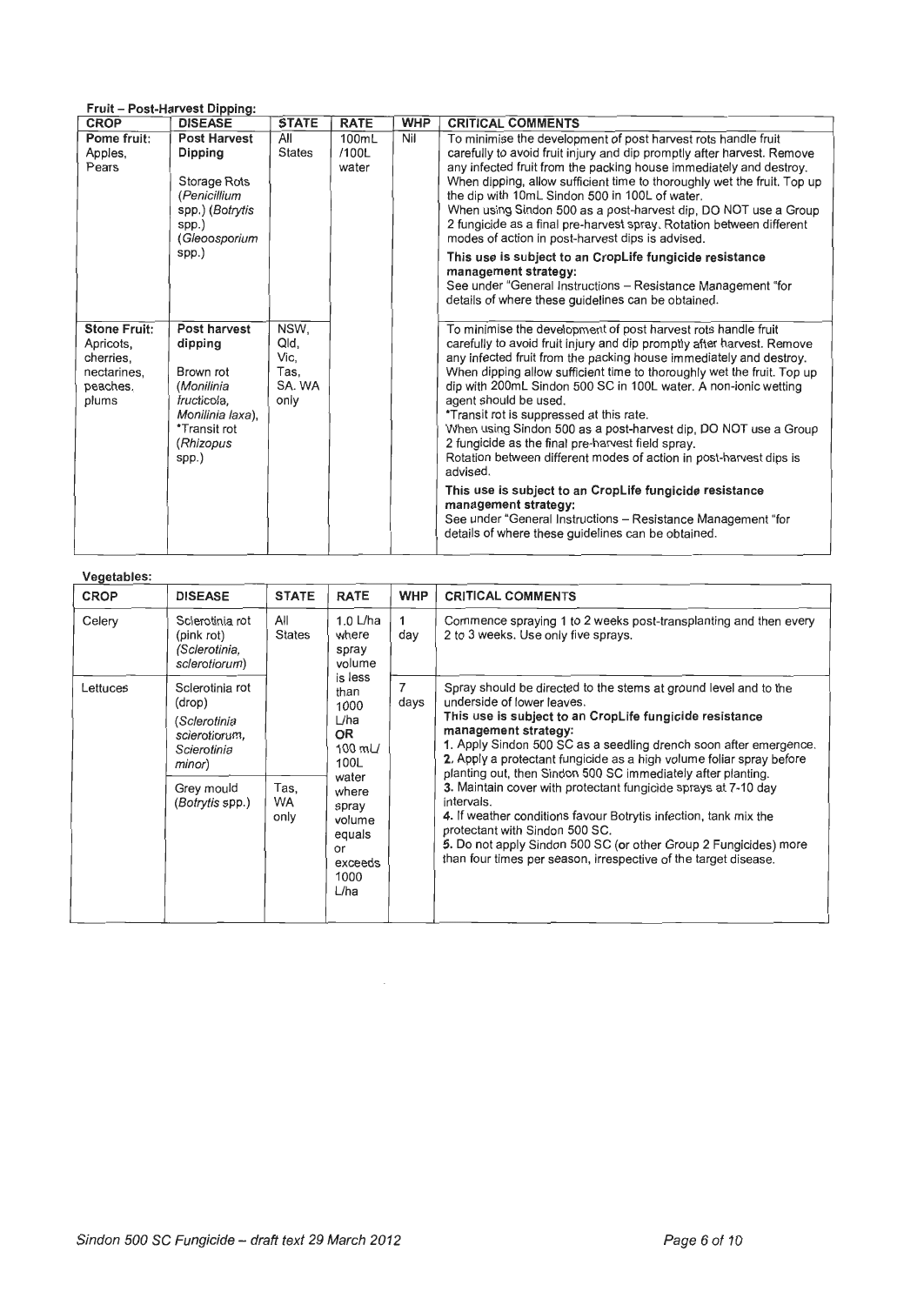| CROP     | <b>DISEASE</b>                                                                                               | <b>STATE</b>                           | <b>RATE</b>                                                                                                                                                                                                                                                                 | <b>WHP</b>             | <b>CRITICAL COMMENTS</b>                                                                                                                                                                                                                                                                                                                                                                                                                                                                                                                                                                                             |
|----------|--------------------------------------------------------------------------------------------------------------|----------------------------------------|-----------------------------------------------------------------------------------------------------------------------------------------------------------------------------------------------------------------------------------------------------------------------------|------------------------|----------------------------------------------------------------------------------------------------------------------------------------------------------------------------------------------------------------------------------------------------------------------------------------------------------------------------------------------------------------------------------------------------------------------------------------------------------------------------------------------------------------------------------------------------------------------------------------------------------------------|
| Potatoes | All<br>500mL<br>Sclerotinia rot<br><b>States</b><br>to 1.0<br>(Sclerotinia<br>L/ha<br>sclerotiorum)<br>where | Nil                                    | Apply 2 sprays, once immediately before and once immediately after<br>hilling-up. For most effective treatment, concentrate the spray at the<br>base of the stems and surrounding soil surface, where the fungus is<br>active. Use the higher rate where disease is severe. |                        |                                                                                                                                                                                                                                                                                                                                                                                                                                                                                                                                                                                                                      |
|          | Target spot,<br>(early blight)<br>(Alternaria<br>solani)                                                     |                                        | spray<br>volume<br>is less<br>than<br>1000<br>$L/ha$ OR<br>50 to<br>100<br>mL/100L<br>water<br>where<br>spray<br>volume<br>equals<br>or<br>exceeds<br>1000<br>L/ha                                                                                                          |                        | Ensure thorough coverage to the whole plant. Treatment is generally<br>not required until after flowering. Use the higher rate where disease<br>is severe. Limit the use of Sindon 500 to periods when conditions<br>favour disease development.<br>This use is subject to an CropLife fungicide resistance<br>management strategy:<br>The number of consecutive applications of Group 2 fungicides<br>permitted is limited. Refer to CropLife Australia Resistance<br>Management Guidelines. See under "General Instructions -<br>Resistance Management " for details of where these guidelines can<br>be obtained. |
|          | Hypocotyl rot<br>(black scruf)<br>(Rhizoctonia<br>solani)                                                    |                                        | 400 mL/<br>tonne<br>seed<br>material                                                                                                                                                                                                                                        |                        | Sindon 500 SC will protect emerging shoots from hypocotyl rot,<br>improving overall germination. Sindon 500 SC may also reduce<br>occurrence of black scurf on the harvested potatoes. Ensure good<br>coverage of seed material and planting furrow. This can be achieved<br>by applying Sindon 500 SC as a fine spray to the seed at the time of<br>planting using spray equipment mounted on the planter, and nozzles<br>located at three points on each planter row to ensure uniform coating<br>of the seed. DO NOT plant into waterlogged soil. A minimum water<br>volume of 80 L/tonne seed should be used.    |
| Tomatoes | Sclerotinia rot<br>(Sclerotinia<br>sclerotiorum)                                                             | Qld,<br>NSW,<br>Tas,<br>SA, WA<br>only | 1.0 L/ha<br>where<br>spray<br>volume<br>is less                                                                                                                                                                                                                             | $\overline{7}$<br>days | Spray at 14-day intervals from transplanting and throughout the<br>period of disease pressure.                                                                                                                                                                                                                                                                                                                                                                                                                                                                                                                       |
|          | Grey mould<br>(Botrytis<br>cinerea)                                                                          | All<br><b>States</b>                   | than<br>1000<br>$L/ha$ OR<br>100 mL/<br>100L<br>water<br>where<br>spray<br>volume<br>equals                                                                                                                                                                                 |                        | Commence spraying 3 to 4 weeks after transplanting or at the onset<br>of disease. Repeat treatment at 14-day intervals or when conditions<br>favour spread of the disease, i.e. at trimming or de-leafing.<br>This use is subject to an CropLife fungicide resistance<br>management strategy:<br>1. Alternate or tank mix Sindon 500 SC with a protectant such as<br>chlorothalonil. Avoid applying two Sindon 500 SC (or other Group 2<br>fungicide) sprays in succession, unless tank mixed with a protectant.<br>2. Do not apply more than four Sindon 500 SC (or other Group 2<br>fungicide) sprays in a season. |
|          | Target spot<br>(early blight)<br>(Alternaria<br>solani)                                                      | Qld,<br>Tas,<br>WA, NT<br>only         | or<br>exceeds<br>1000<br>L/ha                                                                                                                                                                                                                                               |                        | Commence spraying 1 week post-transplanting. Use adequate water<br>to give thorough coverage of the plants. Use high volume spray<br>equipment.<br>This use is subject to an CropLife fungicide resistance<br>management strategy:<br>1. Limit the use of Sindon 500 SC to periods when conditions favour<br>disease development.<br>2. DO NOT apply more than four Sindon 500 SC (or other Group 2<br>fungicide) sprays in one season. Apply no more than two<br>consecutive sprays of a Group 2 fungicide.                                                                                                         |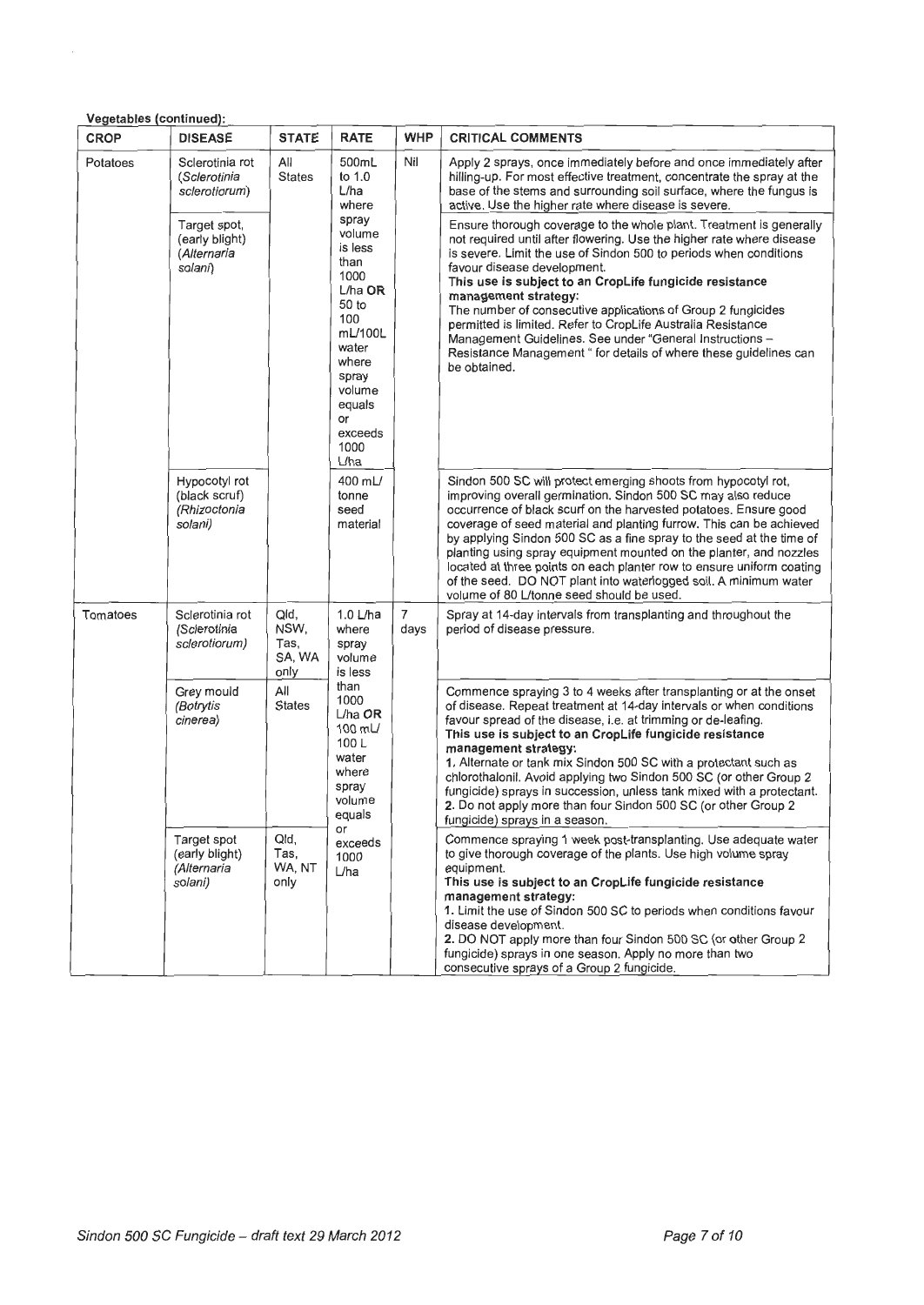| <b>Field Crops:</b> |                                                                           |                           |                                                                                                                                                                         |                             |                                                                                                                                                                                                                                                           |  |  |
|---------------------|---------------------------------------------------------------------------|---------------------------|-------------------------------------------------------------------------------------------------------------------------------------------------------------------------|-----------------------------|-----------------------------------------------------------------------------------------------------------------------------------------------------------------------------------------------------------------------------------------------------------|--|--|
| <b>CROP</b>         | <b>DISEASE</b>                                                            | <b>STATE</b>              | <b>RATE</b>                                                                                                                                                             | <b>WHP</b>                  | <b>CRITICAL COMMENTS</b>                                                                                                                                                                                                                                  |  |  |
| Lucerne             | Lucerne leaf<br>spot<br>(Stemphylium<br>botryosum)                        | Qld.<br><b>WA</b><br>only | 250 mL<br>to<br>500L/ha<br>where                                                                                                                                        | $\overline{7}$<br>days      | Spray every 10 to 14 days when cool, damp weather favours the<br>disease. Use the higher rate under conditions of high disease<br>pressure.                                                                                                               |  |  |
|                     | Leptosphaeruli<br>na leaf spot<br>(Leptosphaerul<br>ina trifolii          |                           | spray<br>volume is<br>less than<br>1000<br>L/ha<br><b>OR</b><br>25 to 50<br>mL per<br>100L<br>water<br>where<br>spray<br>volume<br>equals or<br>exceeds<br>1000<br>L/ha |                             | Apply in at least 300L water/ha every 10 to 14 days when cool,<br>damp weather favours the disease. Use the higher rate under<br>conditions of high disease pressure.                                                                                     |  |  |
| Peanuts             | Sclerotinia rot<br>(Sclerotinia<br>sclerotiorum,<br>Sclerotinia<br>minor) |                           | $1.0$ L/ha<br><b>OR</b><br>220mL/<br>100L<br>water<br>(spot<br>applicatio<br>n)                                                                                         | 12 <sup>°</sup><br>days     | Apply when disease first appears. Repeat if necessary. Use a high<br>water volume to ensure good coverage of foliage and stem at<br>ground level. Do not mix Sindon 500 SC with a foliar fungicide due<br>to the different target positions on the plant. |  |  |
| Soybeans            | <b>Black leaf</b><br>blight (Arkoola<br>nigra)                            | NSW.<br><b>WA</b><br>only | 1.0L/200<br>to 400 L<br>water/ha                                                                                                                                        | $\overline{7}$<br>week<br>s | If disease is present on leaves apply an initial spray at early pod set<br>(pods approximately 5 mm long). An additional spray 14 days later<br>may be required if wet seasonal conditions prevail.                                                       |  |  |

| <b>CROP</b> | <b>DISEASE</b>                           | <b>STATE</b>         | <b>RATE</b>                   | <b>WHP</b> | <b>CRITICAL COMMENTS</b>                                                                                                                                                                                                                                                                                      |
|-------------|------------------------------------------|----------------------|-------------------------------|------------|---------------------------------------------------------------------------------------------------------------------------------------------------------------------------------------------------------------------------------------------------------------------------------------------------------------|
| Ornamentals | Botrytis blight<br>(Botrytis<br>cinerea) | All<br><b>States</b> | 100 $mL/$<br>100 $L$<br>water | Nil        | Spray at 14 day intervals commencing when the disease first<br>becomes apparent and continuing until conditions no longer favour<br>the disease. Spraying saintpaulia and poinsettia flowers may result<br>in some petal scorch. Tepid water should be used and wet plants<br>protected from direct sunlight. |
|             |                                          |                      |                               |            | This use is subject to an CropLife fungicide resistance<br>management strategy:                                                                                                                                                                                                                               |
|             |                                          |                      |                               |            | DO NOT apply more than two consecutive sprays of a Group 2<br>fungicide.                                                                                                                                                                                                                                      |

#### **NOT TO BE USED FOR ANY PURPOSE OR IN ANY MANNER CONTRARY TO THIS LABEL UNLESS AUTHORISED UNDER APPROPRIATE LEGISLATION.**

|                | <b>WITH-HOLDING PERIODS:</b>                                      |                                                                         |
|----------------|-------------------------------------------------------------------|-------------------------------------------------------------------------|
|                | <b>SITUATION</b>                                                  | <b>WITH-HOLDING PERIOD</b>                                              |
| <b>HARVEST</b> | Almonds, macadamias, mandarins, potatoes, stone fruit             | <b>NOT REQUIRED WHEN USED AS DIRECTED</b>                               |
|                | Boysenberries, celery, raspberries, strawberries,<br>youngberries | DO NOT HARVEST FOR 1 DAY AFTER APPLICATION.                             |
|                | Grapes, kiwifruit, lettuce, tomatoes and passionfruit             | DO NOT HARVEST FOR 7 DAYS AFTER APPLICATION.                            |
|                | Peanuts                                                           | DO NOT HARVEST FOR 12 DAYS AFTER APPLICATION.                           |
|                | Soybeans                                                          | DO NOT HARVEST FOR 7 WEEKS AFTER<br><b>APPLICATION.</b>                 |
| <b>GRAZING</b> | Lucerne                                                           | DO NOT GRAZE OR CUT FOR STOCK FOOD WITHIN 7<br><b>DAYS OF TREATMENT</b> |

#### **GENERAL INSTRUCTIONS**

**Fungicide Resistance Warning The CROUP 2 FUNGICIDE** Sindon 500 SC Fungicide is a member of the dicarboximide group

of fungicides. For fungicide resistance management the product is a Group 2 fungicide. Some naturally occurring individual fungi resistant to the product and other Group 2 fungicides may exist through normal genetic variability in any fungal population. The resistant individuals can eventually dominate the fungal population it these fungicides are used repeatedly. These resistant fungi will not be controlled by this product or other Group 2 fungicides, thus resulting in a reduction in efficacy and possible yield loss. Since the occurrence of resistant fungi is difficult to detect prior to use, Sinon Australia Pty Limited accepts no liability for any losses that may result from the failure of this product to control resistant fungi.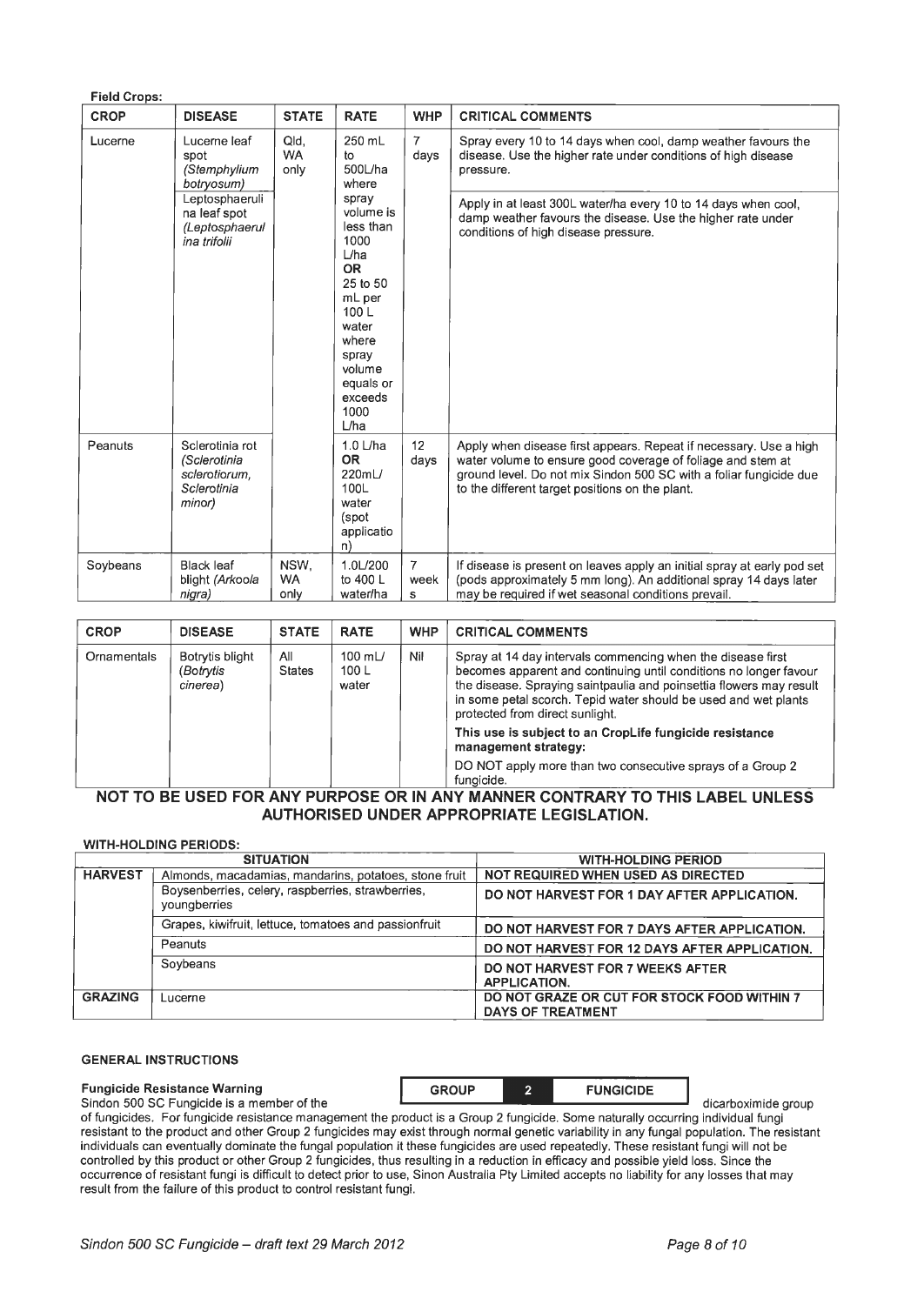#### Resistance Management

Rotate use of this product with as many different modes of action as possible to reduce the possibility of resistance development where alternatives are available.

Where specific resistance management strategies are established these are detailed in the CropLife Australia website (http://www.croplifeaustralia.org.au) or from your local agronomist.

#### Export of treated produce

Growers should note that MRLs or import tolerances may not exist in all markets for produce treated with Sindon 500 SC. If you are growing produce for export, please check with Sinon Australia Pty Ltd for the latest information on MRLs and import tolerances BEFORE using Sindon 500 SC.

#### Mixing

Note: Sindon 500 SC may be unstable in conditions where the pH is 7 or higher. It is therefore essential to check the pH of the spray solution before adding Sindon 500 SC. A suitable registered buffering agent may have to be added to bring the pH down below 7. Add the required amount of Sindon 500 to the spray tank containing half the required volume of water. Mix thoroughly and make up to the required volume with water.

#### Application

Good disease control requires even, thorough coverage of the target area. Application should be made using appropriate spray equipment and sufficient water to provide adequate penetration and coverage. Equipment settings and water volume may need to vary, depending on the growth stage of the crop.

#### Special Instructions for Tree CropsNines

#### Dilute Spraying

Use a sprayer designed to apply high spray volumes, up to the point of run-off and matched to the crop being sprayed. Set up and operate the sprayer to achieve even coverage throughout the crop canopy. Apply sufficient spray solution to cover the crop to the point of run-off. Avoid excessive run-off. The required spray volume to achieve point of run off may be determined by applying different test volumes, using different settings on the sprayer, or from industry guidelines or other expert advice. Add the amount of product specified in the Directions for Use Table for each 100 L of water. Spray to the point of run-off. The required dilute spray volume to achieve point of run-off will change and the sprayer set up and operation may also need to be changed, as the crop grows.

#### Concentrate Spraying

Use a sprayer designed and set up for concentrate spraying (that is a sprayer which applies spray volumes less than those required to reach the point of run-off) and matched to the crop being sprayed. Set up and operate the sprayer to achieve even coverage throughout the crop canopy using your chosen spray volume. Determine an appropriate dilute spray volume (See Dilute Spraying above) for the crop canopy. This is needed to calculate the concentrate mixing rate. The mixing rate for concentrate spraying can then be calculated in the following way:

#### EXAMPLE ONLY

- 1. Dilute spray volume as determine above: for example 1500 L/ha
- 2. Your chosen concentrate spray volume: for example 500 L/ha
- 3. The concentration factor in this example is: 3x (i.e. 1500L + 500L = 3)
- 4. If the dilute label rate is 10mL/100L, then the concentrate rate becomes 3 x 10, that is 30 mL of product per 100L water for concentrate spraying.

The chosen spray volume, amount of product per 100 L of water, and the sprayer set up and operation may need to be changed as the crop grows. For further information on concentrate spraying, users are advised to consult relevant industry guidelines, undertake appropriate competency training and follow industry Best Practices.

#### **Compatibility**

Sindon 500 SC is compatible with the following products:

\*Aiiette WG (see NOTE below), Bugmaster Flowable, calcium chloride, chlorpyrifos 500 EC, copper oxychloride, dimethoate, Dithane, Dithane M-45, endosulfan, Kelthane EC, maldison, metalaxyl, methomyl or parathion-methyl.

When tank mixing products the order of mixing is determined by formulation type. As a guide the following mixing sequence is recommended:

- 1. Wettable powders<br>2. Suspension conce
- 2. Suspension concentrates<br>3. Water Dispersible Granule
- 3. Water Dispersible Granules<br>4. Suspo-emulsions (e.g. Sind
- Suspo-emulsions (e.g. Sindon 500 SC)
- 5. Soluble powders
- 6. Solutions<br>7. Emulsifial
- 7. Emulsifiable concentrates<br>8. Soluble concentrates
- Soluble concentrates
- 9. Wetting agents and oils

With any mixture, thoroughly agitate immediately before applying. It is not recommended to mix this product with more than one of the above chemicals in the tank. The use of a surfactant or spray oil is not recommended with Sindon 500 SC as it may result in crop damage to sensitive plants. DO NOT mix with fertilisers. NOTE: Mixing Sindon 500 SC with Aliette WG may result in some settling out. As formulations of other manufacturers' products are beyond the control of Sinon Australia Pty Limited , all mixtures should be tested prior to mixing commercial quantities.

#### PROTECTION OF CROPS, NATIVE AND OTHER NON-TARGET PLANTS

DO NOT apply the products under weather conditions , or from spraying equipment that may cause spray drift onto nearby plants/ crops, cropping lands or pasture.

#### PROTECTION OF WILDLIFE, FISH, CRUSTACEANS AND ENVIRONMENT

Toxic to aquatic organisms DO NOT contaminate streams, rivers or watterways with the chemical or used containers.